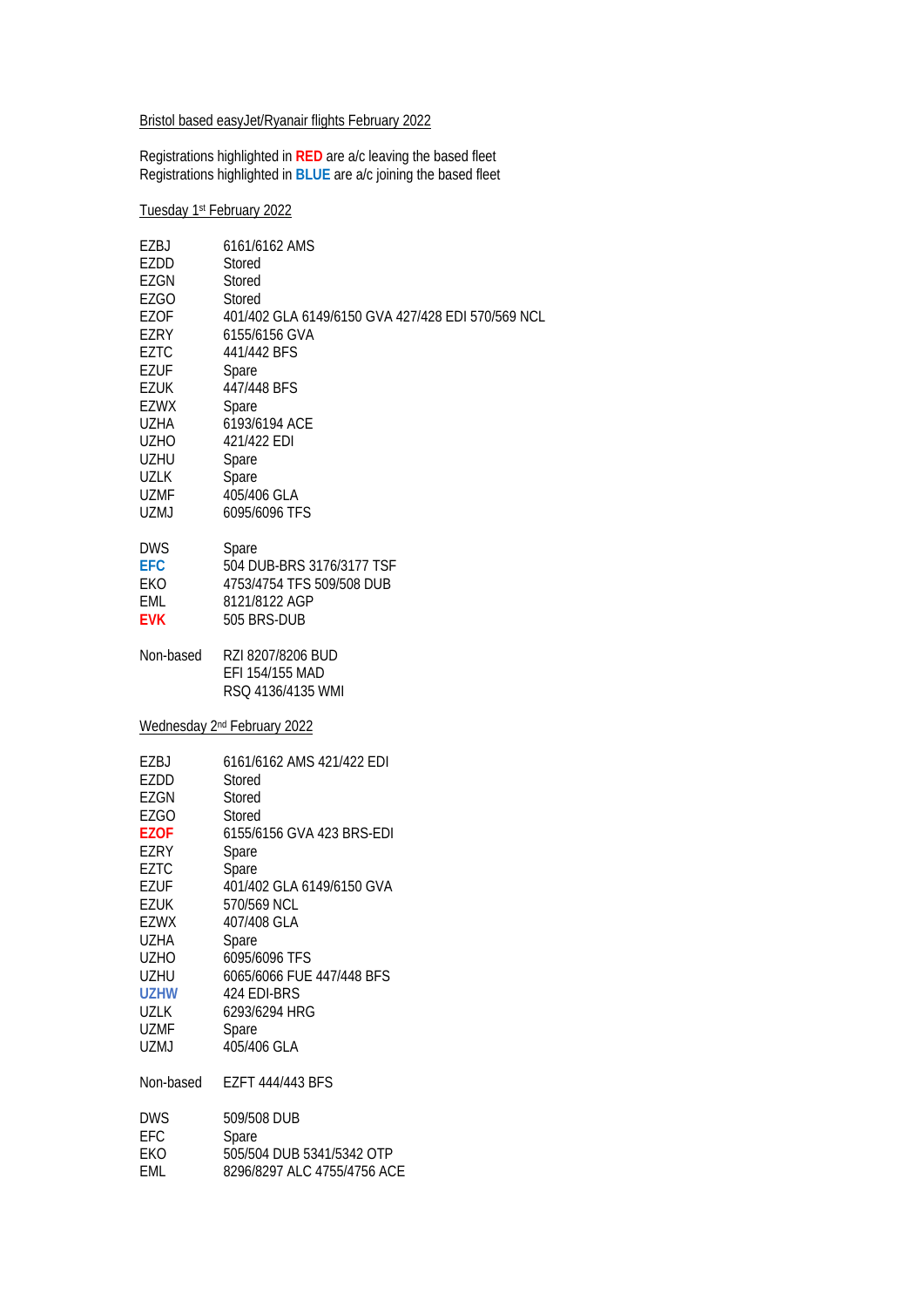| Non-based | RZH 7227/7226 KRK |
|-----------|-------------------|
|           | RKE 8213/8212 WRO |
|           | RKF 8217/8216 POZ |
|           | OCT 8263/8262 BGY |
|           | DLI 7513/7514 BCN |
|           |                   |

Thursday 3rd February 2022

| FZBJ        | 6155/6156 GVA 6167/6168 AMS             |
|-------------|-----------------------------------------|
| EZDD        | Stored                                  |
| EZGN        | Stored                                  |
| EZGO        | Stored                                  |
| <b>EZOI</b> | 442 BFS-BRS 410/409 GLA                 |
| EZRY        | 427/428/429/430 EDI                     |
| EZTC        | 6025/6026 BCN 570/569 NCL 6159/6160 GVA |
| F7UF        | Spare                                   |
| EZUK        | Spare                                   |
| EZWX        | 421/422 EDI 6275/6276 KRK 407/408 GLA   |
| <b>UZHA</b> | 6071 BRS-ALC                            |
| <b>UZHJ</b> | 6072 ALC-BRS 445/446 BFS 6141/6142 TLS  |
| UZHO        | 441 BRS-BES                             |
| UZHU        | Spare                                   |
| UZHW        | 6235/6236 ORY                           |
| UZLK        | 6021/6022 KEF 447/448 BFS               |
| UZMF        | 6051/6052 AGP 6095/6096 TFS             |
| UZMJ        | 6005/6006 FAO 405/406 GLA 6223/6224 CDG |
| <b>DWS</b>  | Spare                                   |
| EFC         | 505/504 DUB 2798/2799 RIX               |

| ᄓᆸ  | <u>JUJIJU TUUD ZI 701Z 1 7 7 INIA</u> |
|-----|---------------------------------------|
| EKO | 8248/8249 FAO                         |
| EML | 4753/4754 TFS 509/508 DUB             |

Non-based QAG 1177/1176 MXP RZK 8207/8206 BUD RKT 4136/4135 WMI GXL 8122/8121 AGP

Friday 4th February 2022

| EZBJ      | 6161/6162 AMS 6265/6266 PRG 572/571 NCL   |
|-----------|-------------------------------------------|
| EZDD      | Stored                                    |
| EZGN      | Stored                                    |
| EZGO      | Stored                                    |
| EZOI      | 6149/6150 GVA 415/416 INV                 |
| EZRY      | 6235/6236 ORY 423/424 EDI 407/408 GLA     |
| EZTC      | 401/402 GLA 457/458 IOM                   |
| EZUF      | 425/426 EDI 6159/6160 GVA                 |
| F7IJK     | 6275/6276 KRK 3362/3361 VCE 429/430 EDI   |
| EZWX      | 6253/6254 LIS 570/569 NCL 6073/6074 ALC   |
| UZHJ      | 6185/6186 FCO 447/448 BFS                 |
| UZHU      | 6025/6026 BCN 6155/6156 GVA 6167/6168 AMS |
| UZHW      | Spare                                     |
| UZLK      | 6295/6296 INN (11:20/16:03)               |
| UZMF      | 6051/6052 AGP                             |
| UZMJ      | 6005/6006 FAO 405/406 GLA 6223/6224 CDG   |
| Non-based | EZFT 442/441 BFS                          |
|           | UZHP 409/410 GLA                          |
|           | EZBU 432/431 EDI                          |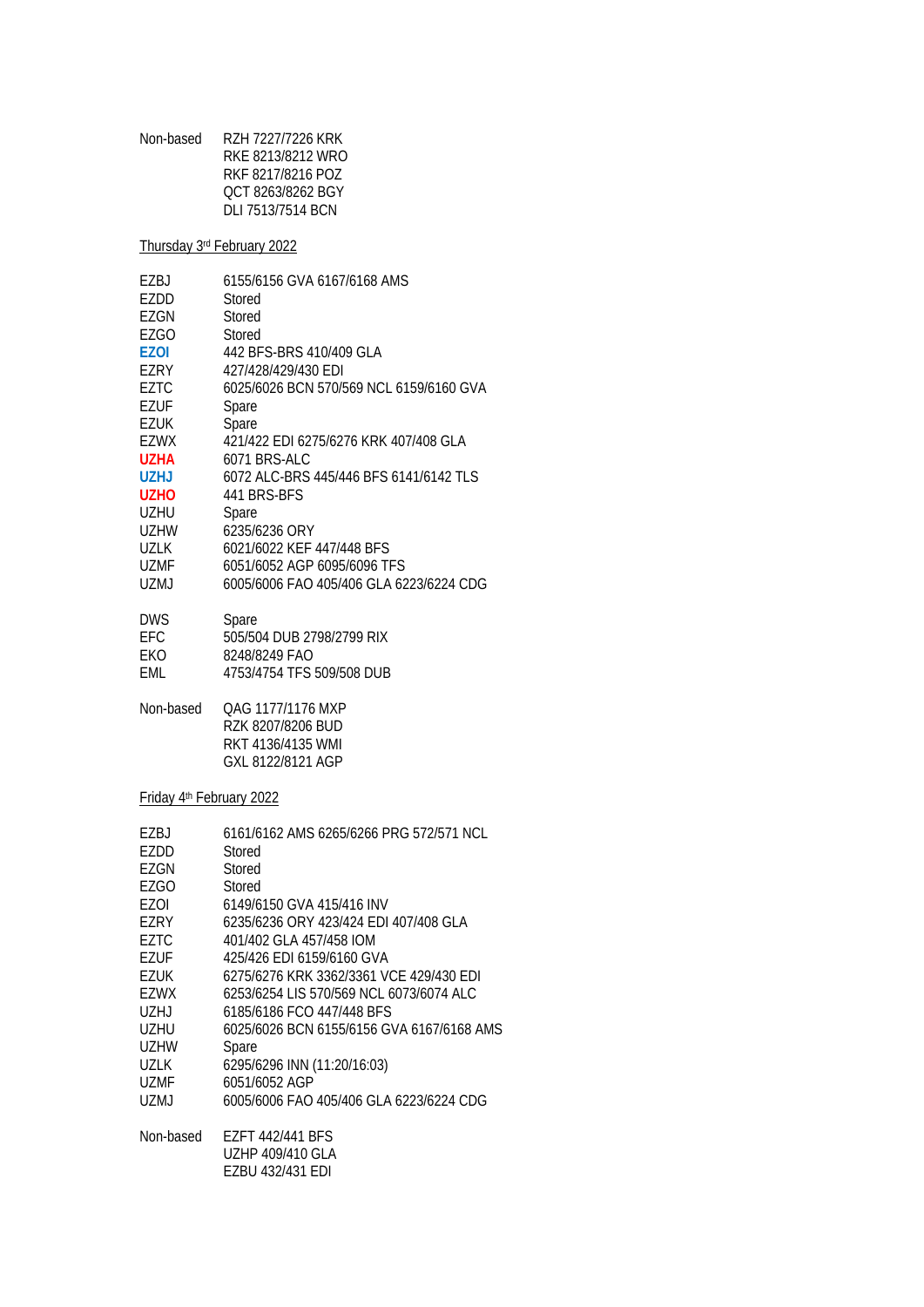| 8262/8263 BGY 4899/4900 TRN 8121/8122 AGP |
|-------------------------------------------|
| 7226/7227 KRK 8254/8255 GDN 509/508 DUB   |
| 4135/4136 WMI 4755/4756 ACE               |
| 8224/8225 R7F 8202/8203 NOC 4440/4441 VLC |
|                                           |

Non-based DWH 504/505 DUB EMR 6689/6690 SVQ RKP 8682/8681 KUN DLV 8297/8296 ALC DWD 506/507 DUB DCM 7513/7514 BCN QBR 1590/1591 CGN

#### Saturday 5<sup>th</sup> February 2022

| 6161/6162 AMS 6255/6256 SZG 403/404 GLA                       |
|---------------------------------------------------------------|
| Stored                                                        |
| Stored                                                        |
| Stored                                                        |
| Spare                                                         |
| 6103/6104 GNB                                                 |
| 6149/6150 GVA 6153 BRS-GVA 1493/1494 GVA-BHX-GVA 6158 GVA-BRS |
| 421/422 EDI 6105/6106 GNB                                     |
| Spare                                                         |
| Spare                                                         |
| 6193/6194 ACE                                                 |
| Spare                                                         |
| 6031/6032 TRN 6095/6096 TFS                                   |
| 6065/6066 FUE 6245/6246 FNC                                   |
| 6295/6296 INN 6155/6156/6159/6160 GVA                         |
| 6071/6072 ALC 6195/6196 LPA                                   |
|                                                               |

Non-based EZBE 444/443 BFS

| DWS.       | 6060/6059 SOF 4757/4758 LPA |
|------------|-----------------------------|
| FFC.       | 8121/8122 AGP 3176/3177 TSF |
| <b>FKO</b> | 4753/4754 TFS 8296/8297 ALC |
| EMI.       | 1027/1028 GNB (07:54/14:54) |

Non-based DWR 504/505 DUB RKB 8207/8206 BUD EBC 506/507 DUB GXM 154/155 MAD RKF 8217/8216 POZ RKU 4136/4135 WMI

Sunday 6<sup>th</sup> February 2022

| F7BJ        | 6141/6142 TLS 6167/6168 AMS              |
|-------------|------------------------------------------|
| EZDD        | Stored                                   |
| EZGN        | Stored                                   |
| F7GO        | Stored                                   |
| EZOI        | 6165/6166 AMS                            |
| F7RY        | 6051/6052 AGP 405/406 GLA 6265/6266 PRG  |
| EZTC        | Spare                                    |
| <b>F7UA</b> | 6224 CDG-BRS                             |
| F7UF        | 6235/6236 ORY 6185/6186 FCO 407/408 GLA  |
| F7UK        | 6007/6008 FAO 568/567 NCL 6275/6276 KRK  |
| <b>F7WX</b> | 6295/6296 INN 6155/6156 GVA 6223 BRS-CDG |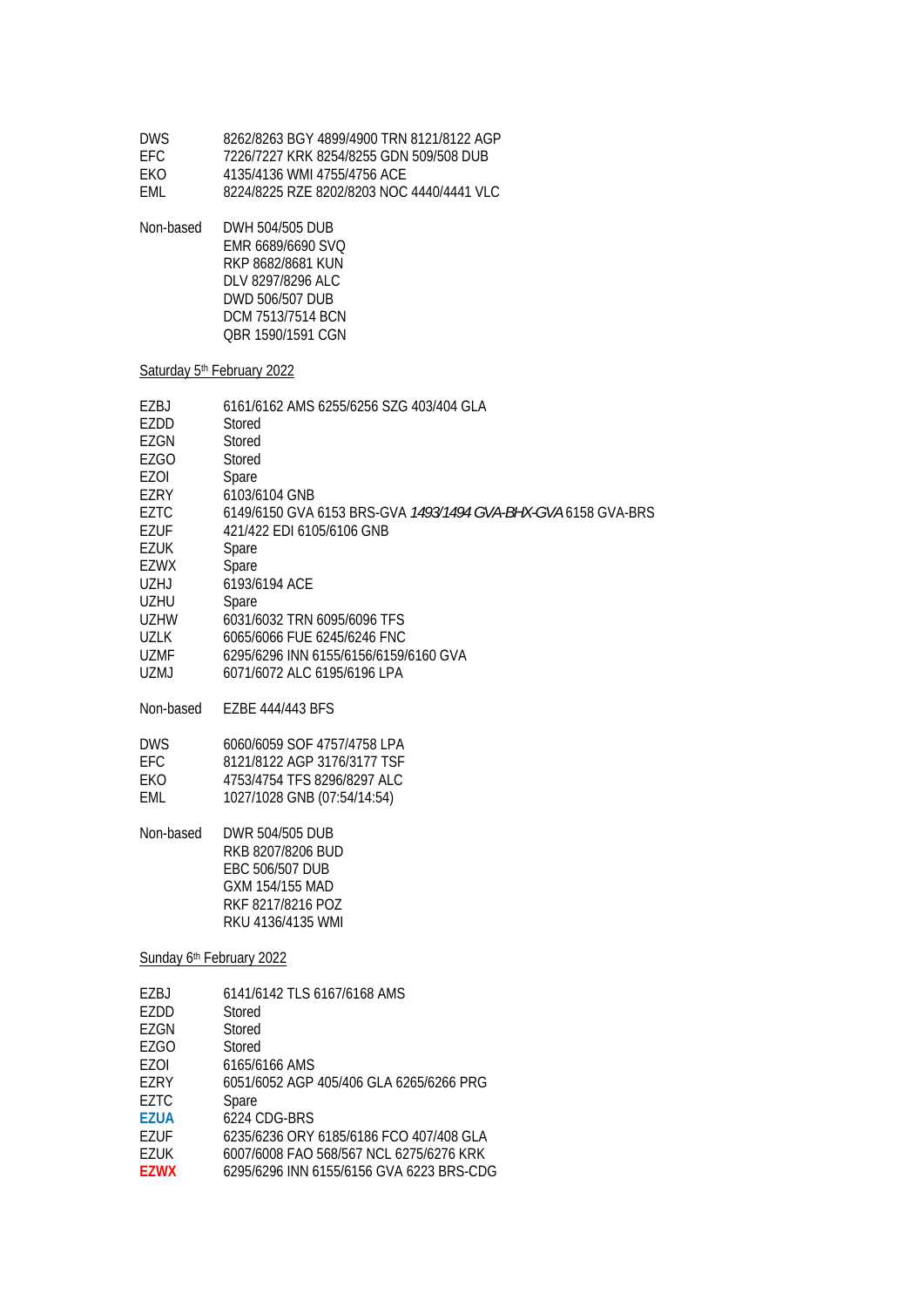| UZHJ.  | 6025/6026 BCN 6071/6072 ALC 447/448 BFS |
|--------|-----------------------------------------|
| UZHU   | 6253/6254 LIS 425/426 EDI               |
| UZHW   | 6159/6160 GVA                           |
| 1171 K | 6021/6022 KEF 6035/6036 MAD             |
| UZMF.  | 429/430 EDI                             |
| UZMJ   | 6149/6152/6151/6150 GVA                 |
|        |                                         |

Non-based UZLD 442/441 BFS EZWA 409/410 GLA UZHE 446/445 BFS

| <b>DWS</b> | 3176/3177 TSF 8202/8203 NOC 8296/8297 ALC |
|------------|-------------------------------------------|
| EFC.       | 7226/7227 KRK 8121/8122 AGP               |
| FKO.       | 4755/4756 ACE 2798/2799 RIX               |
| FMI.       | 8248/8249 FAO 5341/5342 OTP               |

Non-based QBV 1177/1176 MXP DWY 506/507 DUB RKH 8213/8212 WRO RKC 8207/8206 BUD DHA 508/509 DUB

Monday 7<sup>th</sup> February 2022

| 6161/6162 AMS 403/404 GLA 427/428 EDI 447/448 BFS |
|---------------------------------------------------|
| 9004 BRS-BRS                                      |
| 9005 BRS-LGW                                      |
| Stored                                            |
| Spare                                             |
| 6025/6026 BCN 3362/3361 VCE 572/571 NCL           |
| 6237/6238 BER 415/416 INV 6073/6074 ALC           |
| 441/442 BFS 6275/6276 KRK                         |
| 401/402 GLA 570/569 NCL 425/426 EDI 6159/6160 GVA |
| 6149/6150 GVA 457/458 IOM 6185/6186 FCO           |
| 421/422/423/424 EDI 445/446 BFS                   |
| 6235/6236 ORY                                     |
| 6245/6246 FNC                                     |
| 6155/6156 GVA 6167/6168 AMS                       |
| 6051/6052 AGP 6095/6096 TFS                       |
| 6005/6006 FAO 405/406 GLA 6223/6224 CDG           |
|                                                   |

Non-based UZHI 409/410 GLA

| DWS. | 8296/8297 ALC 8121/8122 AGP             |
|------|-----------------------------------------|
| FFC. | 8224/8225 RZE 8681/8682 KUN             |
| FKO. | 7226/7227 KRK 4755/4756 ACE             |
| FMI. | 8262/8263 BGY 4440/4441 VLC 509/508 DUB |

Non-based EKY 504/505 DUB DWR 506/507 DUB QBC 1590/1591 CGN RSV 8255/8254 GDN DHC 6689/6690 SVQ EBG 7513/7514 BCN

Tuesday 8th February 2022

| F7BJ | 6235/6236 ORY |
|------|---------------|
| F7DD | Stored        |
| F7GO | Stored        |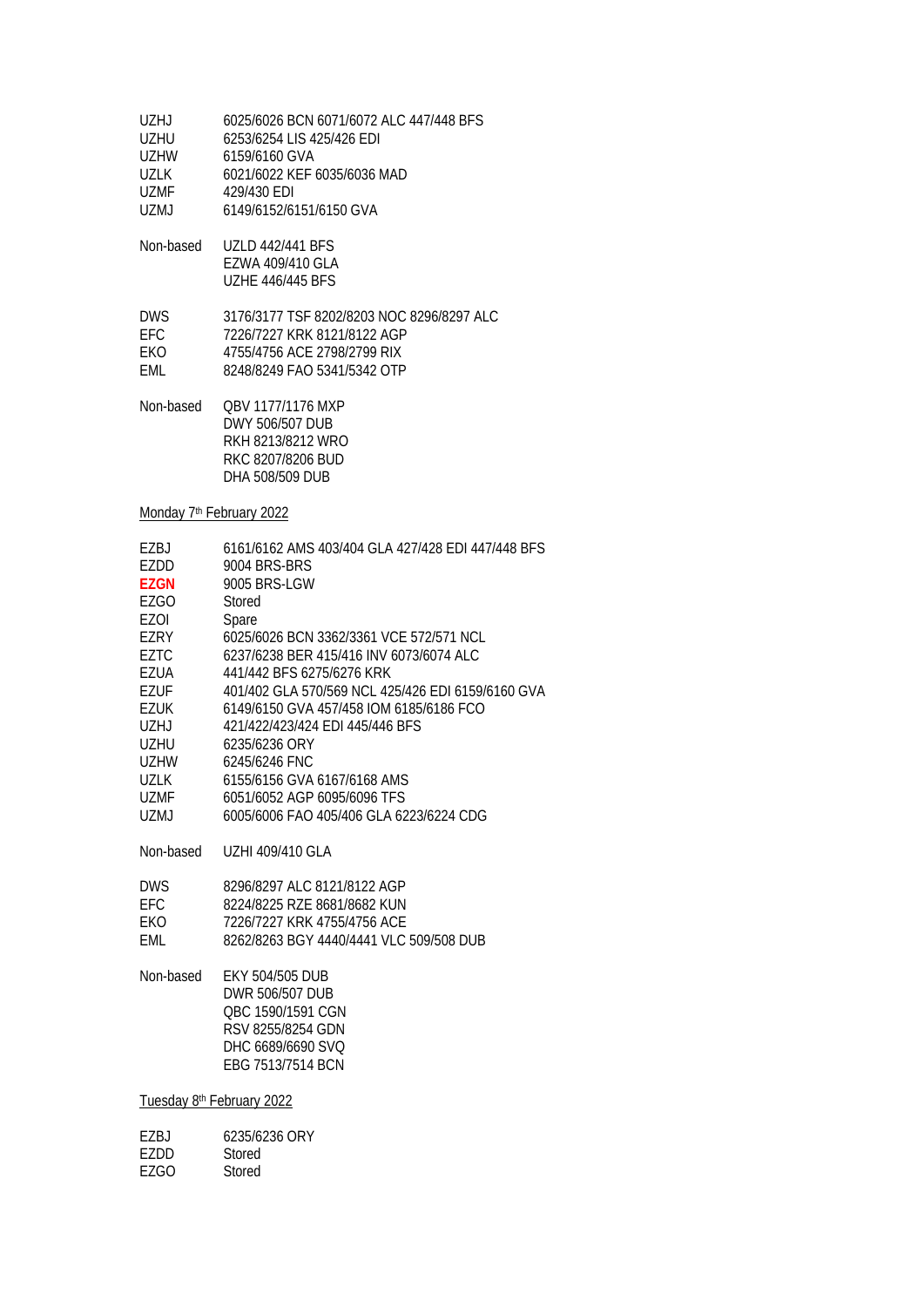| 441/442 BFS 6147/6148 OPO<br>421/422/423/424 EDI<br>401/402 GLA 6149/6150 GVA 427/428 EDI 447/448 BFS<br>Spare<br>6071/6072 ALC<br>6161/6162 AMS 6185/6186 FCO 570/569 NCL<br>6193/6194 ACE<br>6195/6196 LPA<br>6025/6026 BCN 6155/6156 GVA 6167/6168 AMS<br>Spare<br>6095/6096 TFS<br>405/406 GLA                                                                                                                       |  |  |
|--------------------------------------------------------------------------------------------------------------------------------------------------------------------------------------------------------------------------------------------------------------------------------------------------------------------------------------------------------------------------------------------------------------------------|--|--|
| UZHI 409/410 GLA<br>EZUW 432/431 EDI                                                                                                                                                                                                                                                                                                                                                                                     |  |  |
| 509/508 DUB<br>505/504 DUB 3176/3177 TSF 8121/8122 AGP<br>4753/4754 TFS<br>Spare                                                                                                                                                                                                                                                                                                                                         |  |  |
| RZI 8207/8206 BUD<br>DWT 154/155 MAD<br>RSK 4136/4135 WMI                                                                                                                                                                                                                                                                                                                                                                |  |  |
| Wednesday 9th February 2022                                                                                                                                                                                                                                                                                                                                                                                              |  |  |
| 444 BFS-BRS 6265/6266 PRG 407/408 GLA<br>443 BRS-BFS<br>Stored<br>Stored<br>6071/6072 ALC 6245/6246 FNC<br>401/402 GLA 6149/6150 GVA<br>6155/6156 GVA 423/424 EDI<br>6161/6162 AMS 421/422 EDI<br>6293/6294 HRG<br>427/428 EDI 447/448 BFS<br>570/569 NCL 6095/6096 TFS<br>6065/6066 FUE<br>6277/6278 SSH<br>6167/6168 AMS<br>6261/6262 PFO<br>6235/6236 ORY 405/406 GLA 6223/6224 CDG<br>Non-based<br>EZAB/EZBJ 444/443 |  |  |
| 509/508 DUB<br>8296/8297 ALC 4755/4756 ACE                                                                                                                                                                                                                                                                                                                                                                               |  |  |
| Spare<br>505/504 DUB 5341/5342 OTP                                                                                                                                                                                                                                                                                                                                                                                       |  |  |
| RKG 7227/7226 KRK<br>RKH 8213/8212 WRO<br>RKF 8217/8216 POZ<br>QCO 8263/8262 BGY<br>EVE 7513/7514 BCN                                                                                                                                                                                                                                                                                                                    |  |  |
| Thursday 10th February 2022                                                                                                                                                                                                                                                                                                                                                                                              |  |  |
|                                                                                                                                                                                                                                                                                                                                                                                                                          |  |  |

EZAB 427/428 EDI 407/408 GLA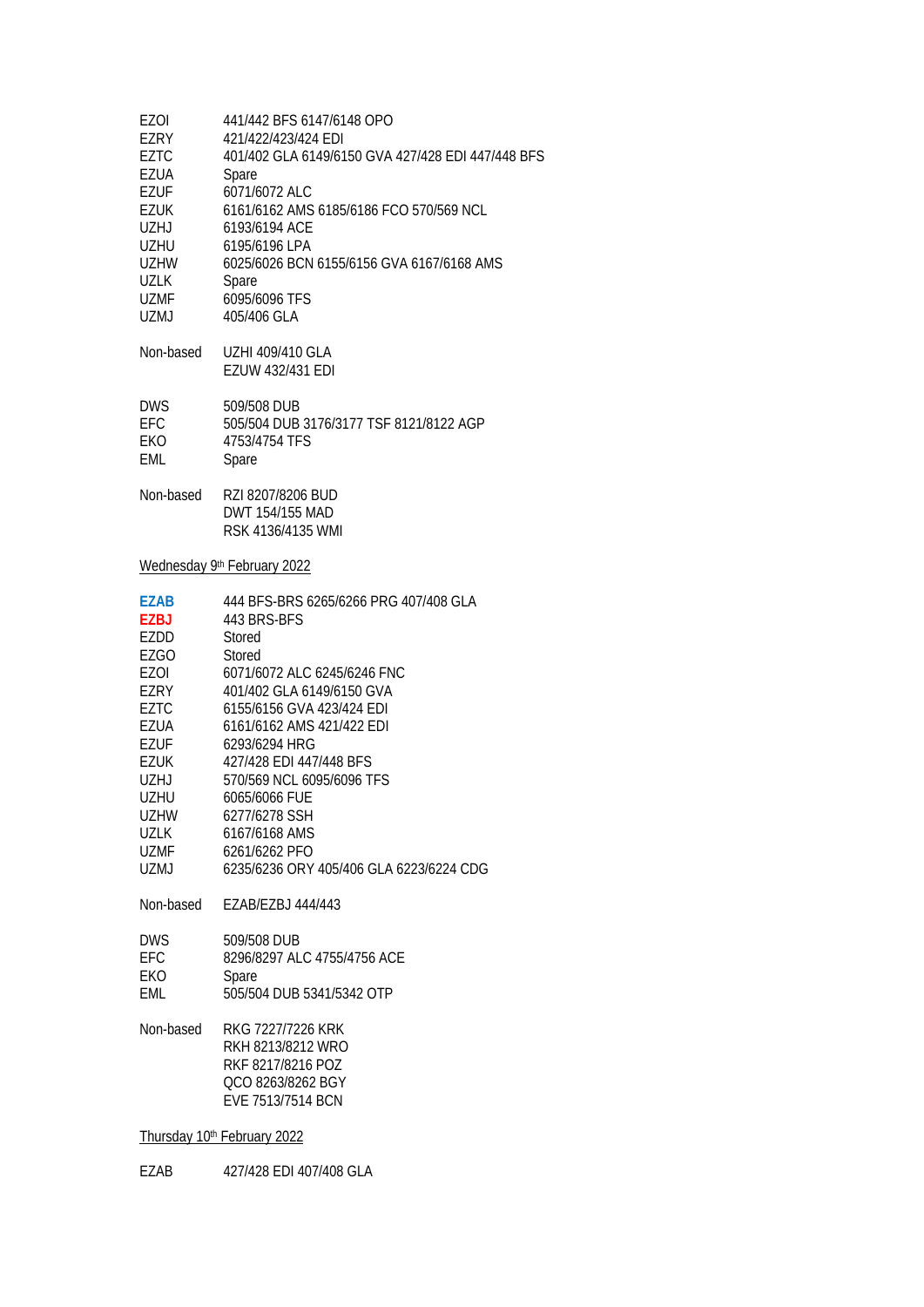| EZDD                                  | Stored                                                                                                                 |
|---------------------------------------|------------------------------------------------------------------------------------------------------------------------|
| EZGO                                  | Stored                                                                                                                 |
| EZOI                                  | 6235/6236 ORY 6275/6276 KRK 429/430 EDI                                                                                |
| F7RY                                  | 6039/6040 PMI 415/416 INV 6237/6238 BER                                                                                |
| <b>EZTC</b>                           | 6071/6072 ALC                                                                                                          |
| EZUA                                  | 6025/6026 BCN 6155/6156 GVA 6167/6168 AMS                                                                              |
| <b>EZUF</b>                           | 6161/6162 AMS 6021/6022 KEF 447/448 BFS                                                                                |
| <b>EZUK</b>                           | 441/442 BFS 410/409 GLA 6035/6036 MAD                                                                                  |
| <b>UZHJ</b>                           | 6253/6254 LIS 6299/6300 GIB                                                                                            |
| <b>UZHU</b>                           | 421/422 EDI 570/569 NCL                                                                                                |
| <b>UZHW</b>                           | 445/446 BFS 6141/6142 TLS                                                                                              |
| <b>UZLK</b>                           | 6159/6160 GVA                                                                                                          |
| <b>UZMF</b>                           | 6051/6052 AGP 6095/6096 TFS                                                                                            |
| <b>UZMJ</b>                           | 6005/6006 FAO 405/406 GLA 6223/6224 CDG                                                                                |
| <b>DWS</b>                            | 505/504 DUB 2798/2799 RIX 8248/8249 FAO                                                                                |
| <b>EFC</b>                            | 8121 BRS-AGP                                                                                                           |
| <b>EKC</b>                            | 8122 AGP-BRS                                                                                                           |
| EKO                                   | 4753/4754 TFS 509/508 DUB                                                                                              |
| EML                                   | Spare                                                                                                                  |
| Non-based                             | QDO 1177/1176 MXP<br>RZL 8207/8206 BUD<br>RSP 4136/4135 WMI<br>EKC/EFC 8122/8121 AGP                                   |
| Friday 11 <sup>th</sup> February 2022 |                                                                                                                        |
| EZAB                                  | 6235/6236 ORY 423/424 EDI 6141/6142 TLS 572/571 NCL                                                                    |
| EZDD                                  | Stored                                                                                                                 |
| <b>EZGO</b>                           | Stored                                                                                                                 |
| <b>EZOI</b>                           | 6161/6162 AMS 6265/6266 PRG 407/408 GLA                                                                                |
| <b>EZRX</b>                           | 6224 CDG-BRS                                                                                                           |
| EZRY                                  | 6253/6254 LIS 570/569 NCL 6073/6074 ALC                                                                                |
| <b>EZTC</b>                           | 6025/6026 BCN 6185/6186 FCO                                                                                            |
| <b>EZUA</b>                           | 401/402 GLA 6085/6086 BSL 457/458 IOM 6237/6238 BER                                                                    |
| EZUF                                  | 447/448 BFS                                                                                                            |
| <b>EZUK</b>                           | 6149/6150 GVA 425/426 EDI 6223 BRS-CDG                                                                                 |
| <b>UZHJ</b>                           | 6275/6276 KRK 3362/3361 VCE 429/430 EDI                                                                                |
| <b>UZHU</b>                           | Spare                                                                                                                  |
| <b>UZHW</b>                           | 6295/6296 INN 415/416 INV 6035/6036 MAD                                                                                |
| <b>UZLK</b>                           | 6071/6072 ALC 425/426 EDI 6167/6168 AMS                                                                                |
| UZMF                                  | 6183 BRS-FCO 9002 FCO-BRS 6005/6006 FAO                                                                                |
| <b>UZMJ</b>                           | 6051/6052 AGP 6155/6156/6159/6160 GVA                                                                                  |
| Non-based                             | EZBJ 442/441 BFS<br><b>UZHY 409/410 GLA</b><br>EZBH 432/431 EDI                                                        |
| <b>DWS</b>                            | 8262/8263 BGY 4899/4900 TRN 8121/8122 AGP                                                                              |
| <b>EKC</b>                            | 7226/7227 KRK 8254/8255 GDN 509/508 DUB                                                                                |
| EKO                                   | 8224/8225 RZE 8202/8203 NOC 4440/4441 VLC                                                                              |
| EML                                   | 4135/4136 WMI 4755/4756 ACE                                                                                            |
| Non-based                             | EBL 504/505 DUB<br>DPF 6689/6690 SVQ<br>RKR 8682/8681 KUN<br>DHR 8297/8296 ALC<br>EBD 506/507 DUB<br>DHB 7513/7514 BCN |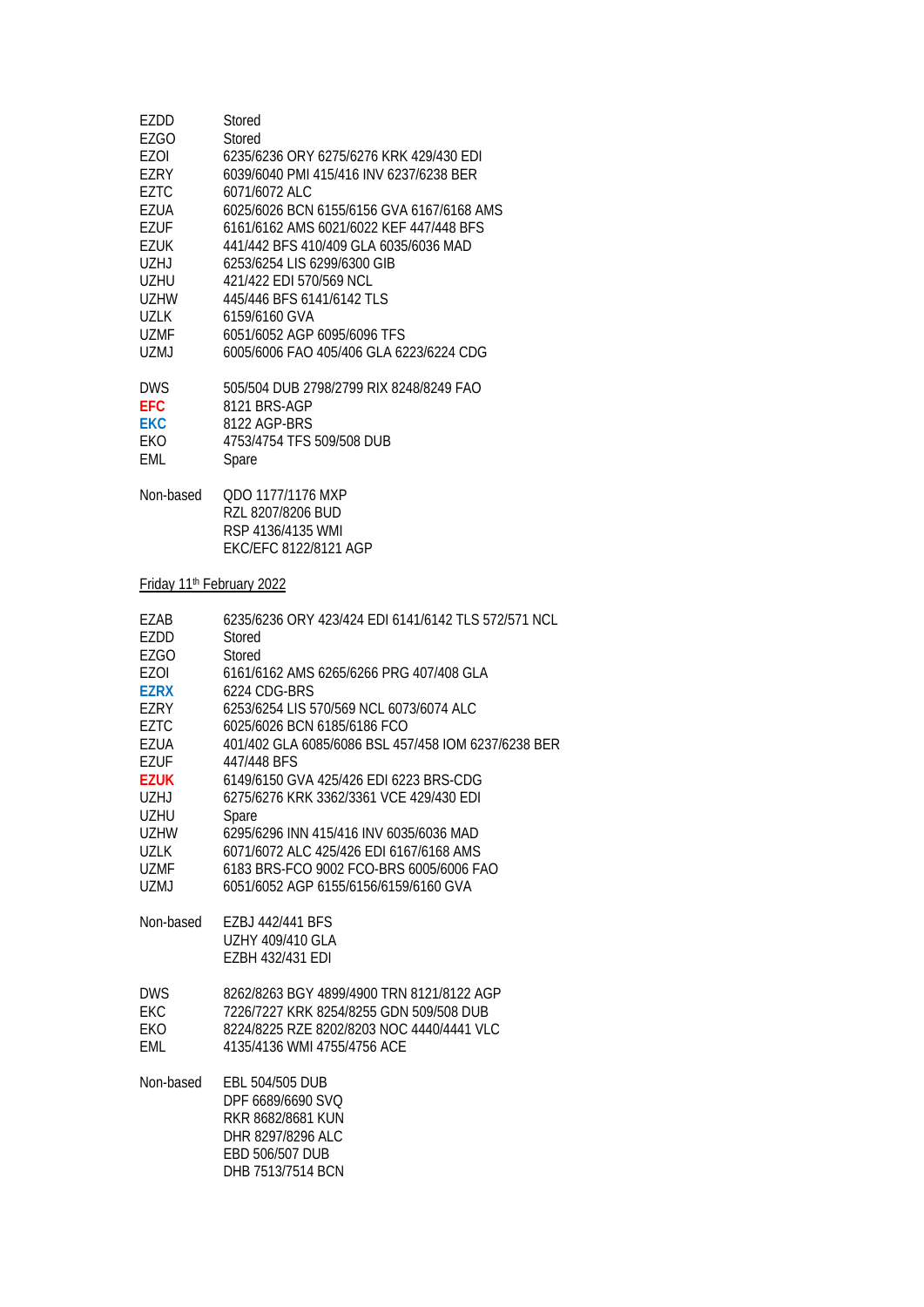### QBL 1590/1591 CGN

Saturday 12<sup>th</sup> February 2022

| EZAB<br>EZDD<br>EZGO<br>EZOI<br>EZRX<br>EZRY<br><b>EZTC</b><br>EZUA<br>EZUF<br><b>UZHJ</b><br>UZHU<br>UZHW<br>UZLK<br>UZMF<br>UZMJ                            | 6147/6148 OPO 6255/6256 SZG 404/403 GLA<br><b>Stored</b><br>Stored<br>6065/6066 FUE 6245/6246 FNC<br>Spare<br>6149/6150 GVA 6153 BRS-GVA 1493/1494 GVA-BHX-GVA 6158 GVA-BRS<br>421/422 EDI 6095/6096 TFS<br>6161/6162 AMS 6235/6236 ORY<br>6031/6032 TRN 6105/6106 GNB 6259/6260 SZG<br>6193/6194 ACE 6023/6024 SOF<br>6103/6104 GNB 6261/6262 PFO<br>6113/6114 NCE 6293/6294 HRG<br>6277/6278 SSH<br>6291/6292 LYS 6155/6156/6159/6160 GVA<br>6071/6072 ALC 6195/6196 LPA                                                               |
|---------------------------------------------------------------------------------------------------------------------------------------------------------------|------------------------------------------------------------------------------------------------------------------------------------------------------------------------------------------------------------------------------------------------------------------------------------------------------------------------------------------------------------------------------------------------------------------------------------------------------------------------------------------------------------------------------------------|
| Non-based                                                                                                                                                     | EZBE 444/443 BFS<br><b>IJW 6224/6223 CDG</b><br>LSI 6168/6167 AMS                                                                                                                                                                                                                                                                                                                                                                                                                                                                        |
| <b>DWS</b><br><b>EKC</b><br>EKO<br>EML                                                                                                                        | 1027/1028 GNB 3176/3177 TSF<br>8121/8122 AGP 4757/4758 LPA<br>4753/4754 TFS 8296/8297 ALC<br>6060/6059 SOF                                                                                                                                                                                                                                                                                                                                                                                                                               |
| Non-based                                                                                                                                                     | DYD 504/505 DUB<br>RKC 8207/8206 BUD<br>DLE 506/507 DUB<br>EVM 154/155 MAD<br>RSW 8217/8216 POZ<br>RKN 4136/4135 WMI                                                                                                                                                                                                                                                                                                                                                                                                                     |
|                                                                                                                                                               | Sunday 13th February 2022                                                                                                                                                                                                                                                                                                                                                                                                                                                                                                                |
| EZAB<br>EZDD<br>EZGO<br>EZOI<br>EZRX<br>EZRY<br><b>EZTC</b><br>EZUA<br>EZUF<br>UZHJ<br><b>UZHU</b><br><b>UZHW</b><br>UZLK<br>UZMF<br><b>UZMJ</b><br>Non-based | 6039/6040 PMI 6035/6036 MAD<br>Stored<br>Stored<br>6253/6254 LIS 6165/6166/6167/6168 AMS<br>6299/6300 GIB 405/406 GLA 6265/6266 PRG<br>Spare<br>6051/6052 AGP 568/567 AGP 6275/6276 KRK<br>445/446 BFS 6141/6142 TLS<br>6025/6026 BCN 6071/6072 ALC 447/448 BFS<br>6007/6008 FAO 425/426 EDI<br>6295/6296 INN 6155/6156 GVA 6223/6224 CDG<br>6235/6236 ORY 6185/6186 FCO 407/408 GLA<br>6021/6022 KEF 6085/6086 BSL<br>6263/6264 LCA 429/430 EDI<br>6149/6152/6151/6150 GVA 6159/6160 GVA<br>EZTJ 442/441 BFS<br><b>UZHI 409/410 GLA</b> |
| <b>DWS</b><br>EKC<br>EKO                                                                                                                                      | 8248/8249 FAO 8121/8122 AGP<br>7226/7227 KRK 8202/8203 NOC 8296/8297 ALC<br>4755/4756 ACE 2798/2799 RIX                                                                                                                                                                                                                                                                                                                                                                                                                                  |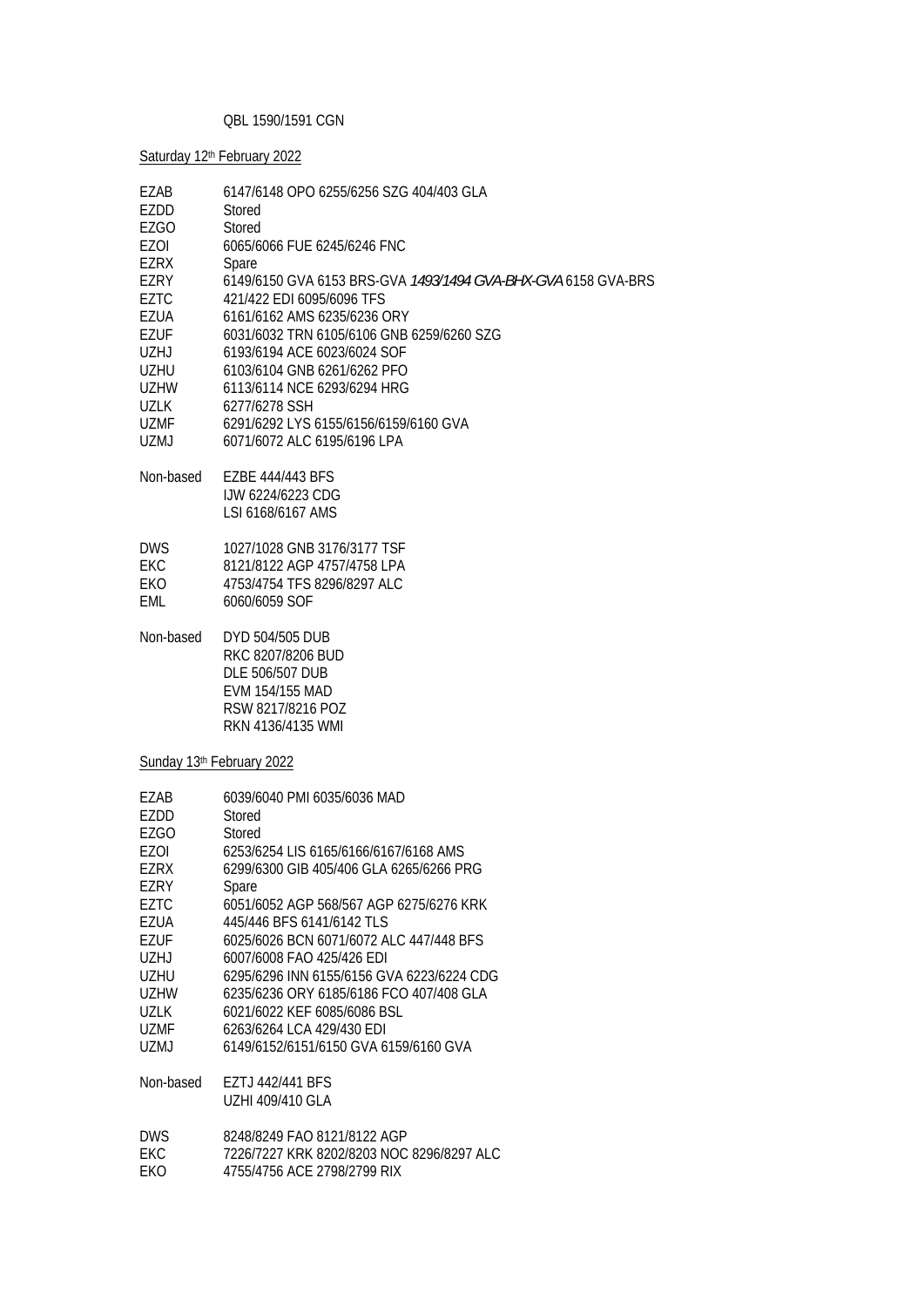EML 3176/3177 TSF 5341/5342 OTP

Non-based QBV 1177/1176 MXP DWA 506/507 DUB RKH 8213/8212 WRO RKP 8207/8206 BUD DPN 508/509 DUB

Monday 14<sup>th</sup> February 2022

| F7AB        | 6161/6162 AMS 403/404 GLA 427/428 EDI 447/448 BFS   |
|-------------|-----------------------------------------------------|
| <b>F7BI</b> | 9003 LTN-BRS                                        |
| F7DD        | Stored                                              |
| EZGO        | 9006 BRS-LTN                                        |
| EZOI        | 6245/6246 FNC                                       |
| F7RX        | Spare                                               |
| F7RY        | 6005/6006 FAO 3362/3361 VCE 572/571 NCL             |
| F7TC        | 6149/6150 GVA 457/458 IOM 6185/6186 FCO             |
| EZUA        | 401/402 GLA 570/569 NCL 6253/6254 LIS               |
| F7UF        | 441/442 BES 6275/6276 KRK 6035/6036 MAD             |
| U7HJ        | 6235/6236 ORY 6155/6156 GVA 6073/6074 ALC           |
| UZHU        | 6237/6238 BFR 415/416 INV 6167/6168 AMS             |
| UZHW        | 425/426 EDI 6159/6160 GVA                           |
| <b>UZLK</b> | 421/422/423/424 EDI 445/446 BFS 6141/6142 TLS       |
| <b>UZME</b> | 6096 TFS-BRS                                        |
| UZMF        | 6051/6052 AGP 6095 BRS-TFS                          |
| UZMJ        | 9001 BRS-FCO 6184 FCO-BRS 405/406 GLA 6223/6224 CDG |

Non-based EZUP 409/410 GLA QBE 6026/6025 BCN

| 8296/8297 ALC 8121/8122 AGP             |
|-----------------------------------------|
| 8224/8225 RZE 8681/8682 KUN             |
| 7226/7227 KRK 4755/4756 ACF             |
| 8262/8263 BGY 4440/4441 VLC 509/508 DUB |
|                                         |

Non-based EVO 504/505 DUB EGB 506/507 DUB QBL 1590/1591 CGN RKI 8255/8254 GDN EVJ 6689/6690 SVQ EVA 7513/7514 BCN

Tuesday 15<sup>th</sup> February 2022

| F7AB        | 6235/6236 ORY 6265/6266 PRG              |
|-------------|------------------------------------------|
| EZBI        | Stored                                   |
| F7DD        | Stored                                   |
| F70I        | 6005/6006 FAO 405/406 GLA 570/569 NCL    |
| EZRX        | 401/402 GLA 6149/6150 GVA                |
| EZRY        | 6071/6072 ALC 6253/6254 LIS              |
| F7TC        | Spare                                    |
| EZUA        | 421/422/423/424 FDI                      |
| F7UF        | 441/442 BFS 6147/6148 OPO 6113/6114 NCF  |
| U7HH        | 6168 AMS-BRS                             |
| U7HJ        | 6039/6040 PML 6155/6156 GVA 6167 BRS-AMS |
| UZHU        | 6193/6194 ACF                            |
| UZHW        | 6025/6026 BCN 427/428 EDI 447/448 BFS    |
| <b>UZLK</b> | 6195/6196 LPA                            |
| UZMF        | 6051/6052 AGP 6095/6096 TFS              |
|             |                                          |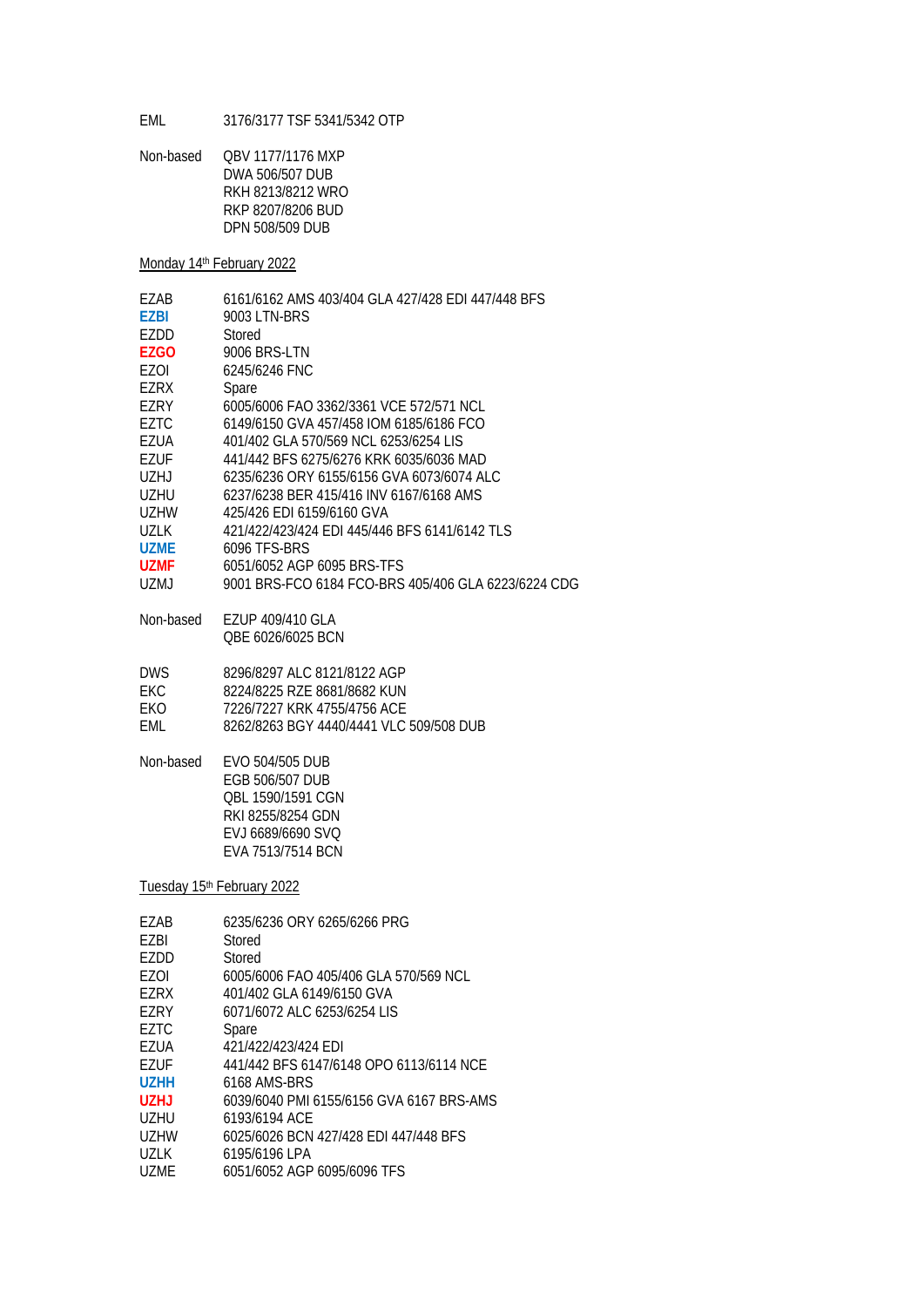UZMJ 6161/6162 AMS 6185/6186 FCO

Non-based IVJ 6221/6222 CDG UZHI 409/410 GLA UZLA 432/431 EDI

| <b>DPI</b> | 154 MAD-BRS 509/508 DUB                 |
|------------|-----------------------------------------|
| <b>DWS</b> | 155 BRS-MAD                             |
| FKC.       | 505/504 DUB 3176/3177 TSF 8121/8122 AGP |
| <b>FKO</b> | 4753/4754 TFS                           |
| FMI.       | Spare                                   |

Non-based RSB 8207/8206 BUD DPJ/DWS 154/155 MAD RSP 4136/4135 WMI

Wednesday 16<sup>th</sup> February 2022

| F7AB        | 6025/6026 BCN                                 |
|-------------|-----------------------------------------------|
| EZBI        | Stored                                        |
| EZDD        | 6265/6266 PRG 407/408 GLA                     |
| EZOI        | Spare                                         |
| EZRX        | 6222/6221 CDG 6095/6096 TFS                   |
| EZRY        | 6071/6072 ALC 6155/6156 GVA 423/424 EDI       |
| F7TC        | 6051/6052 AGP                                 |
| EZUA        | 401/402 GLA 6149/6150 GVA 6245/6246 FNC       |
| EZUF        | 6161/6162 AMS 421/422/427/428 EDI 447/448 BFS |
| U7HH        | 6261/6262 PFO                                 |
| UZHU        | 6065/6066 FUE 6167/6168 AMS                   |
| UZHW        | 6277/6278 SSH                                 |
| UZLK        | 570/569 NCL 6293/6294 HRG                     |
| <b>UZMC</b> | 6006 FAO-BRS 405/406 GLA                      |
| UZMF.       | 6005 BRS-FAO                                  |
| UZMJ        | 6235/6236 ORY                                 |

Non-based EZBE 444/443 BFS

| DP.I | 509/508 DUB               |
|------|---------------------------|
| FKC. | 4755/4756 ACE             |
| FKO  | 505/504 DUB 5341/5342 OTP |
| FMI. | 8296/8297 ALC             |

Non-based RSU 7227/7226 KRK RSN 8213/8212 WRO RSK 8217/8216 POZ QAT 8263/8262 BGY EKJ 7513/7514 BCN

Thursday 17th February 2022

| EZAB | 6235/6236 ORY                                     |
|------|---------------------------------------------------|
| EZBI | Stored                                            |
| EZDD | 6275/6276 KRK 429/430 EDI                         |
| EZOI | 6039/6040 PMI                                     |
| EZRX | 441/442 GLA 410/409 GLA 6035/6036 MAD             |
| EZRY | Spare                                             |
| EZTC | 6021/6022 KEF 447/448 BFS                         |
| EZUA | 6253/6254 LIS 570/569 NCL 6159/6160 GVA           |
| EZUF | 421/422 EDI 6291/6292 LYS 427/428 EDI 407/408 GLA |
| UZHH | 6191/6192 ACE 6299/6300 GIB                       |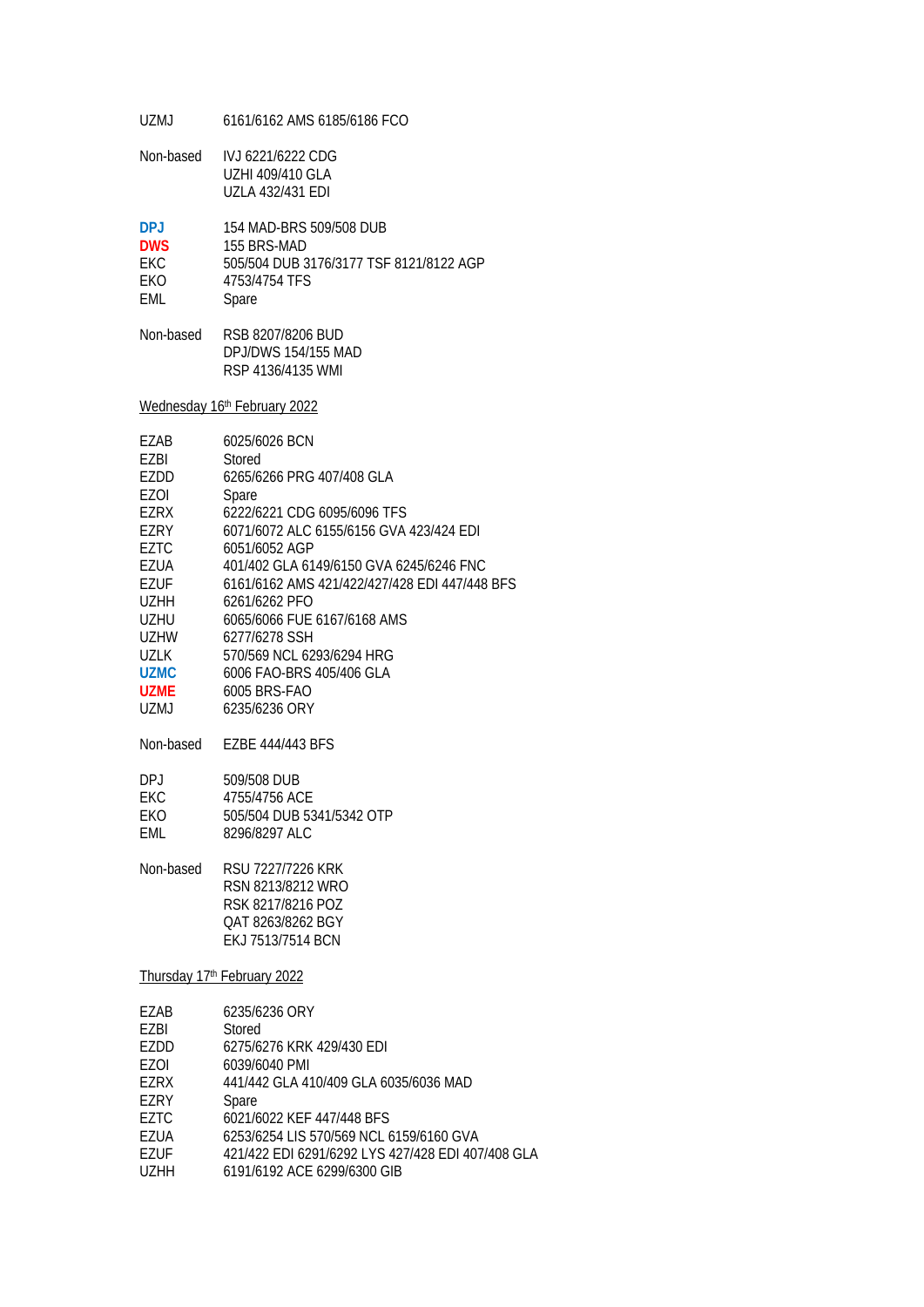| UZHU.  | 6161/6162 AMS 415/416 INV 6237/6238 BER   |
|--------|-------------------------------------------|
| LIZHW  | 6071/6072 ALC 445/446 BES 6141/6142 TLS   |
| 1171 K | 6025/6026 BCN 6155/6156 GVA 6167/6168 AMS |
| UZMC.  | 6005/6006 FAO 405/406 GLA                 |
| UZMJ.  | 6051/6052 AGP 6095/6096 TFS               |
|        |                                           |

Non-based ICK 6221/6222 CDG

| DP.I       | 505/504 DUB 2798/2799 RIX 8248/8249 FAO |
|------------|-----------------------------------------|
| FKC.       | 4753/4754 TFS 509/508 DUB               |
| <b>FKO</b> | Spare                                   |
| FMI.       | Spare                                   |
|            |                                         |

Non-based QCE 1177/1176 MXP RZI 8207/8206 BUD RKU 4136/4135 WMI EMO 8122/8121 AGP

Friday 18th February 2022

Storm "Eunice"

Cancelled were; 405/406 GLA 415/416 INV 423/424/425/426/429/430 EDI 447/448 BFS 457/458 IOM 570/569 NCL 6085/6086 BSL 6141/6142 TLS 6159/6160 GVA 6161/6162/6167/6168 AMS 6223/6224 CDG

| F7AB   | 407/408 GLA                 |
|--------|-----------------------------|
| F7BI   | Stored                      |
| F7DD   | 6265/6266 PRG               |
| F70I   | 6073/6074 ALC               |
| F7RX   | 572/571 NCL                 |
| EZRY   | 6235/6236 ORY 6155/6156 GVA |
| F7TC   | 401/402 GLA 6237/6238 BER   |
| EZUA   | 6025/6026 BCN               |
| EZUF   | 6275/6276 KRK 3362/3361 VCE |
| UZHH   | 6149/6150 GVA 6035/6036 MAD |
| UZHU   | 6295/9296 INN 6185/6186 FCO |
| UZHW   | 6071/6072 ALC               |
| 1171 K | 6253/6254 LIS               |
| UZMC   | 6051/6052 AGP 6093/6094 TFS |
| UZMJ   | 6005/6006 FAO               |
|        |                             |

| EZBF 442/441 BFS |
|------------------|
| EZWA 409/410 GLA |
| EZBO 432/431 EDI |
|                  |

Cancelled were; 4440/4441 VLC 8202/8203 NOC

| DP L       | 8262/8263 BGY 8121/8122 AGP |
|------------|-----------------------------|
| FKC.       | 8224/8225 RZE 4899/4900 TRN |
| <b>FKO</b> | 7226/7227 KRK 8224/8225 GDN |
| FMI.       | 4135/4136 WMI 4755/4756 ACE |

DPN 508/509 DUB

Non-based EBV 504/505 DUB EMA 6689/6690 SVQ RSZ 8682/8681 KUN (**Diverted to/operated from BHX**) DHO 8297/8296 ALC DWC 506/507 DUB EBA 7513/7514 BCN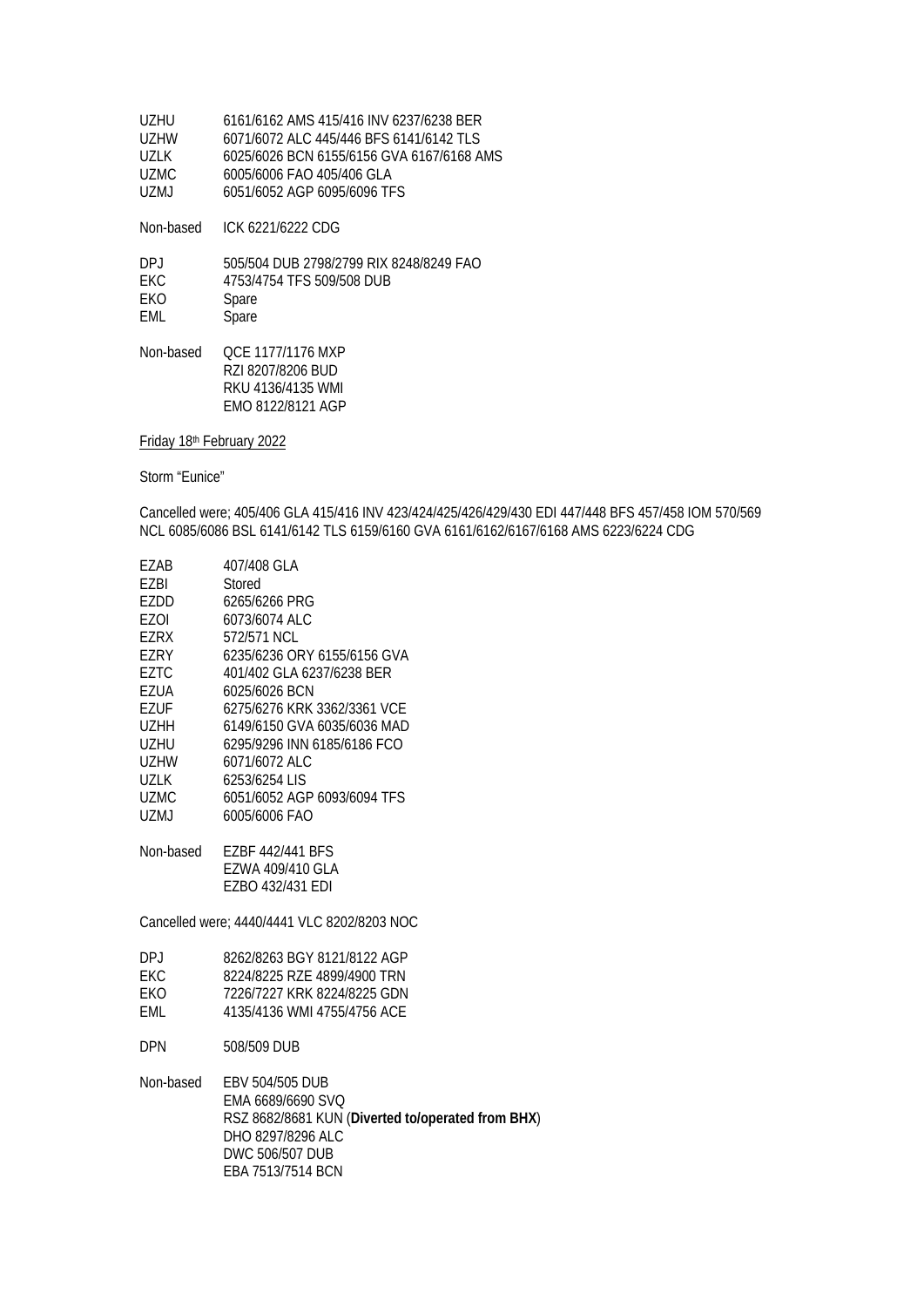### QBL 1590/1591 CGN

Saturday 19th February 2022

| EZAB<br>EZBI<br>EZDD<br>EZOI<br><b>EZRX</b><br>EZRY<br>EZTC<br>EZUA<br>EZUF<br>UZHH<br>UZHU<br>UZHW<br>UZLK<br><b>UZMC</b><br>UZMJ<br>Non-based<br>DPJ<br><b>EKC</b><br>EKO                        | 6147/6148 OPO 6255/6256 SZG 403/404 GLA<br>Stored<br>Spare<br>(6149/6150 GVA cancelled) 6153 BRS-GVA 1493/1494 GVA-BHX-GVA 6158 GVA-BRS<br>6065/6066 FUE 6245/6246 FNC<br>6105/6106 GNB 6259/6260 SZG<br>6095/6096 TFS<br>6031/6032 TRN 6261/6262 PFO<br>6161/6162 AMS 9159/9160 GVA (Friday's 6159/6160)<br>6193/6194 ACE 6023/6024 SOF<br>6103/6104 GNB 6235/6236 ORY<br>6113/6114 NCE 6293/6294 HRG<br>421/422 EDI 6277/6278 SSH<br>6071/6072 ALC 6195/6196 LPA<br>6291/6292 LYS 6155/6156/6159/6160 GVA<br>EZBE 444/443 BFS<br>ING 6168/6167 AMS<br>1027/1028 GNB 3176/3177 TSF<br>4753 BRS-TFS<br>8121/8122 AGP 4757/4758 LPA |
|----------------------------------------------------------------------------------------------------------------------------------------------------------------------------------------------------|------------------------------------------------------------------------------------------------------------------------------------------------------------------------------------------------------------------------------------------------------------------------------------------------------------------------------------------------------------------------------------------------------------------------------------------------------------------------------------------------------------------------------------------------------------------------------------------------------------------------------------|
| EML                                                                                                                                                                                                | 6060/6059 SOF                                                                                                                                                                                                                                                                                                                                                                                                                                                                                                                                                                                                                      |
| <b>ENA</b>                                                                                                                                                                                         | 4754 TFS-BRS 8296/8297 ALC                                                                                                                                                                                                                                                                                                                                                                                                                                                                                                                                                                                                         |
| Non-based                                                                                                                                                                                          | DLE 504/505 DUB<br>RKW 8207 BUD-STN 208 STN-BRS 8206 BRS-BUD<br>DPK 506/507 DUB<br>DHF 154/155 MAD<br>RSQ 8217/8216 POZ<br>RKN 4136/4135 WMI                                                                                                                                                                                                                                                                                                                                                                                                                                                                                       |
|                                                                                                                                                                                                    | Sunday 20 <sup>th</sup> February 2022                                                                                                                                                                                                                                                                                                                                                                                                                                                                                                                                                                                              |
| EZAB<br>EZBI<br><b>EZDD</b><br><b>EZGH</b><br><b>EZOI</b><br>EZRX<br>EZRY<br>EZTC<br>EZUA<br><b>EZUF</b><br><b>UZHH</b><br><b>UZHU</b><br><b>UZHW</b><br><b>UZLK</b><br><b>UZMC</b><br><b>UZMJ</b> | Spare<br>Stored<br>6253 BRS-LIS<br>6254 LIS-BRS 6165/6166 AMS 415/416 INV<br>6021/6022 KEF 425/426 EDI<br>6025/6026 BCN 6071/6072 ALC 447/448 BFS<br>6295/6296 INN 6155/6156 GVA 6223/6224 CDG<br>6235/6236 ORY 6185/6186 FCO 407/408 GLA<br>Spare<br>6085/6086 BSL<br>6039/6040 PMI 445/446 BFS 6035/6036 MAD<br>6051/6052 AGP 6141/6142 TLS 6167/6168 AMS<br>6299/6300 GIB 405/406 GLA 6265/6266 PRG<br>6007/6008 FAO 568/567 NCL 6275/6276 KRK<br>6149/6152/61515/6150 GVA 6159/6160 GVA<br>6263/6264 LCA 429/430 GLA                                                                                                           |
| Non-based                                                                                                                                                                                          | <b>UZLD 442/441 BFS</b><br>EZUL 409/410 GLA                                                                                                                                                                                                                                                                                                                                                                                                                                                                                                                                                                                        |
| DPJ<br>EKO                                                                                                                                                                                         | 8248/8249 FAO 8121/8122 AGP<br>7226/7227 KRK 8202/8203 NOC 8296/8297 ALC                                                                                                                                                                                                                                                                                                                                                                                                                                                                                                                                                           |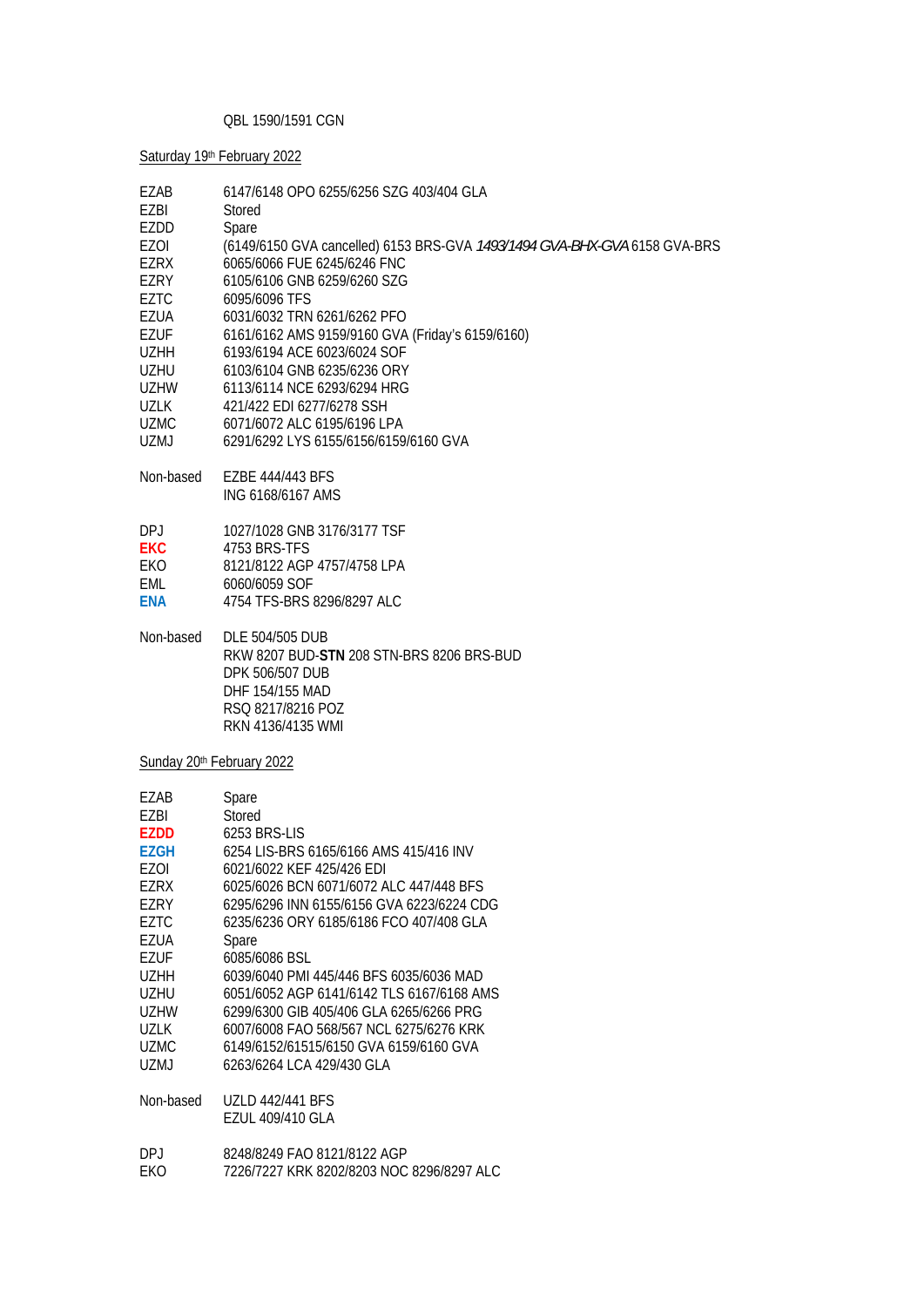| FMI.       | 3176/3177 TSF 5341/5342 OTP |
|------------|-----------------------------|
| <b>FNA</b> | 4755/4756 ACE 2798/2799 RIX |

| Non-based | ODD 1177/1176 MXP |
|-----------|-------------------|
|           | EBV 506/507 DUB   |
|           | RKH 8213/8212 WRO |
|           | RSD 8207/8206 BUD |
|           | DYV 508/509 DUB   |

### Monday 21st February 2022

| F7AB  | 6161/6162 AMS 403/404 GLA 427/428 EDI 447/448 BFS |
|-------|---------------------------------------------------|
| F7BI  | Stored                                            |
| F7GH  | Spare                                             |
| F70I  | 6149/6150 GVA 457/458 IOM 6185/6186 FCO           |
| F7RX  | Spare                                             |
| F7RY  | 401/402 GLA 570/569 NCL 425/426 EDI 6159/6160 GVA |
| F7TC  | 6237/6238 BER 415/416 INV 6073/6074 ALC           |
| F7UA  | 6025/6026 BCN 3362/3361 VCF 572/571 NCL           |
| F7UF  | 421/422/423/424 EDI 445/446 BFS 6141/6142 TLS     |
| UZHH  | 6245/6246 FNC 6253/6254 LIS                       |
| UZHU  | 441/442 BFS 6275/6276 KRK 6035/6036 MAD           |
| UZHW  | 6235/6236 ORY 6155/6156 GVA 6167/6168 AMS         |
| UZLK  | Spare                                             |
| UZMC. | 6051/6052 AGP 6095/6096 TFS                       |
| UZMJ  | 6005/6006 FAO 405/406 GLA 6223/6224 CDG           |

Non-based EZUL 409/410 GLA

| DP I | 8296/8297 ALC 8121/8122 AGP             |
|------|-----------------------------------------|
| FKO. | 8224/8225 RZE 8681/8682 KUN             |
| FMI. | 7226/7227 KRK 4755/4756 ACE             |
| FNA  | 8262/8263 BGY 4440/4441 VLC 509/508 DUB |

Non-based EBP 504/505 DUB EKT 506/507 DUB QBK 1590/1591 CGN RSS 8255/8254 GDN EXF 6689/6690 SVQ EVA 7513/7514 BCN

Tuesday 22nd February 2022

| EZAB                          | Spare                                             |
|-------------------------------|---------------------------------------------------|
| F7BI                          | Stored                                            |
| EZGH                          | 6235/6236 ORY 6265/6266 PRG                       |
| F70I                          | 6039/6040 PMI 6113/6114 NCE                       |
| F7RX                          | 6071/6072 ALC 6253/6254 LIS                       |
| F7RY                          | 6155/6156 GVA 6167/6168 AMS                       |
| F7TC                          | 401/402 GLA 6149/6150 GVA 427/428 EDI 447/448 BFS |
| EZUA                          | 6161/6162 AMS 6185/6186 FCO 570/569 NCL           |
| EZUF                          | Spare                                             |
| U <sub>7</sub> HH             | 6193/6194 ACE 6299/6300 GIB                       |
| U <sub>7</sub> H <sub>O</sub> | 442 BFS-BRS 6147/6148 OPO 6035/6036 MAD           |
| UZHU                          | 441 BRS-BES                                       |
| <b>UZHW</b>                   | 6025/6026 BCN 6195/6196 LPA                       |
| <b>UZLK</b>                   | 421/422/423/424 EDI 6021/6022 KEF                 |
| UZMC                          | 6051/6052 AGP 6095/6096 TFS                       |
| UZMJ                          | 6005/6006 FAO 405/406 GLA 6223/6224 CDG           |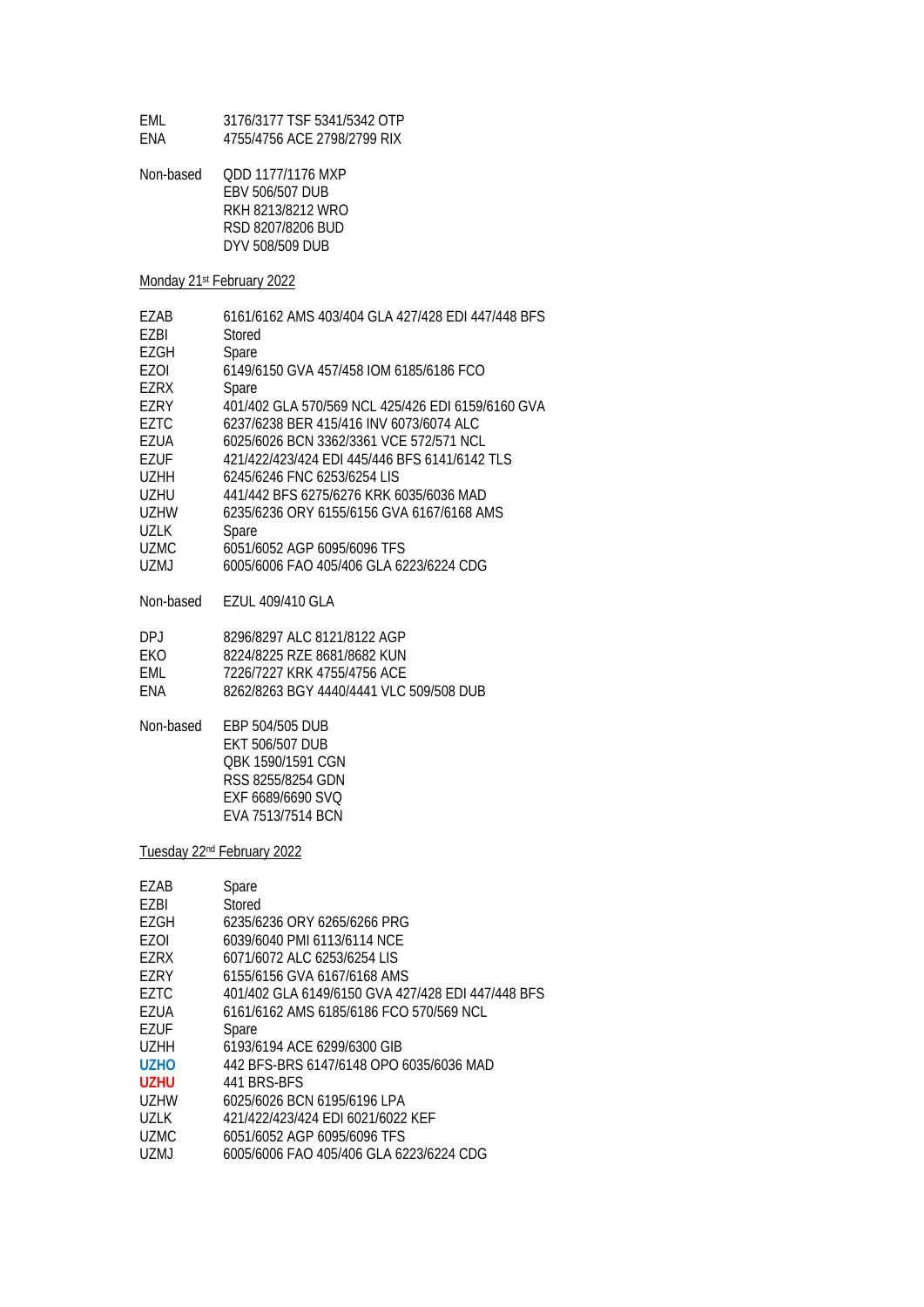| Non-based   | EZWA 409/410 GLA<br><b>EZUK 432/431 EDI</b>                                                                      |
|-------------|------------------------------------------------------------------------------------------------------------------|
| DPJ         | Spare                                                                                                            |
| EKO         | 505/504 DUB 3176/3177 TSF 8121/8122 AGP                                                                          |
| EML         | 4753/4754 TFS 509/508 DUB                                                                                        |
| ENA         | Spare                                                                                                            |
| Non-based   | RZL 8207/8206 BUD<br>EVM 154/155 MAD<br>RKQ 4136/4135 WMI                                                        |
|             | Wednesday 23rd February 2022                                                                                     |
| EZAB        | 6025/6026 BCN                                                                                                    |
| EZBI        | Stored                                                                                                           |
| EZGH        | 6235/6236 ORY 6265/6266 PRG 407/408 GLA                                                                          |
| <b>EZOI</b> | Spare                                                                                                            |
| EZRX        | 6071/6072 ALC 6155/6156 GVA 423/424 EDI                                                                          |
| EZRY        | 6035/6036 MAD 6095/6096 TFS                                                                                      |
| <b>EZTC</b> | 6161/6162 AMS 421/422/427/428 EDI 447/448 BFS                                                                    |
| <b>EZUA</b> | 6065/6066 FUE 6167/6168 AMS                                                                                      |
| <b>EZUF</b> | 6051/6052 AGP                                                                                                    |
| <b>UZHH</b> | 401/402 GLA 6149/6150 GVA 6245/6246 FNC                                                                          |
| <b>UZHO</b> | Spare                                                                                                            |
| <b>UZHW</b> | 570/569 NCL 6293/6294 HRG                                                                                        |
| UZLK        | 6277/6278 SSH                                                                                                    |
| <b>UZMC</b> | 6261/6262 PFO                                                                                                    |
| <b>UZMJ</b> | 6005/6006 FAO 405/406 GLA 6223/6224 CDG                                                                          |
| Non-based   | EZBE 444/443 BFS                                                                                                 |
| <b>DCN</b>  | 7513 BCN-BRS                                                                                                     |
| <b>DPJ</b>  | 8296/8297 ALC 7514 BRS-BCN                                                                                       |
| EKO         | 505/504 DUB 5341/5342 OTP                                                                                        |
| EML         | 509/508 DUB                                                                                                      |
| ENA         | 4755/4756 ACE                                                                                                    |
| Non-based   | RZH 7227/7226 KRK<br>RKH 8213/8212 WRO<br>RSQ 8217/8216 POZ<br>QCN 8263/8262 BGY<br><b>DCN/DPJ 7513/7514 BCN</b> |
|             | Thursday 24th February 2022                                                                                      |
| <b>EZAB</b> | 6275/6276 KRK 429 BRS-EDI                                                                                        |
| EZBI        | Stored                                                                                                           |
| <b>EZBO</b> | 430 EDI-BRS                                                                                                      |
| EZGH        | 6235/6236 ORY                                                                                                    |
| EZOI        | 6161/6162 AMS 6021/6022 KEF 447/448 BFS                                                                          |
| EZRX        | 441/442 BFS 410/409 GLA 6035/6036 MAD                                                                            |
| EZRY        | 6039/6040 PMI 415/416 INV 6237/6238 BER                                                                          |
| EZTC        | Spare                                                                                                            |
| EZUA        | Spare                                                                                                            |
| <b>EZUF</b> | 6253/6254 LIS 570/569 NCL 6159/6160 GVA                                                                          |
| <b>UZHB</b> | 6168 AMS-BRS                                                                                                     |
| UZHH        | 6071/6072 ALC 445/446 BFS 6141/6142 TLS                                                                          |
| <b>UZHO</b> | 6193/6194 ACE 6299/6300 GIB                                                                                      |
| <b>UZHW</b> | 6025/6026 BCN 6155/6156 GVA 6167 BRS-AMS                                                                         |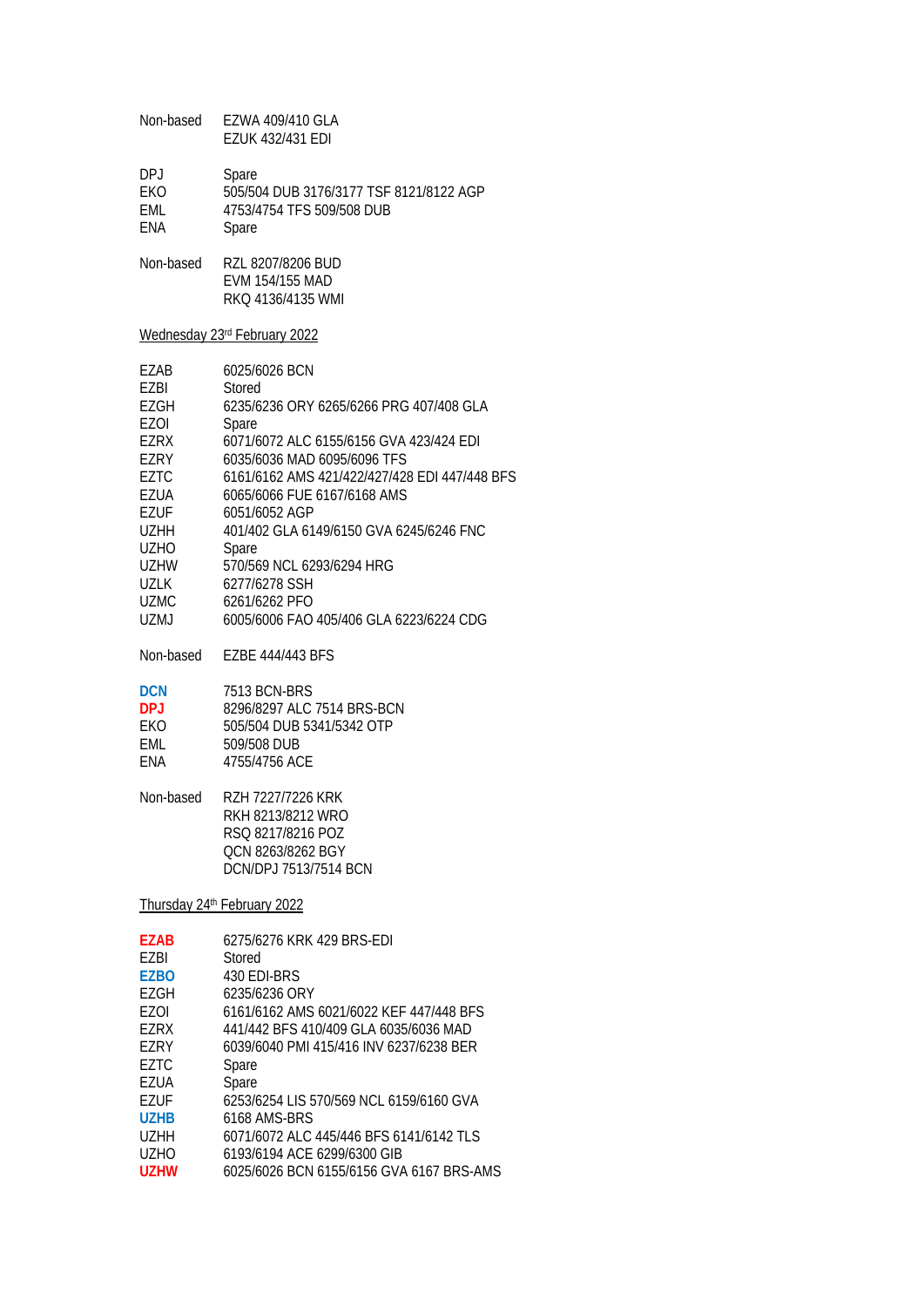- UZLK 421/422 EDI 6291/6292 LYS 427/428 EDI 407/408 GLA
- UZMC 6051/6052 AGP 6095/6096 TFS<br>UZMJ 6005/6006 FAO 405/406 GLA 62 6005/6006 FAO 405/406 GLA 6223/6224 CDG

| DCN.       | Spare                                   |
|------------|-----------------------------------------|
| <b>FKO</b> | 505/504 DUB 2798/2799 RIX 8248/8249 FAO |
| FMI.       | 4753/4754 TFS 509/508 DUB               |
| FNA        | Spare                                   |

Non-based QCE 1177/1176 MXP RZL 8207/8206 BUD RKI 4136/4135 WMI DWG 8122/8121 AGP

#### Friday 25th February 2022

| F7BI                          | Stored                                              |
|-------------------------------|-----------------------------------------------------|
| EZBO                          | 6235/6236 ORY 423/424 FDI 6141/6142 TLS 572/571 NCL |
| EZGH                          | Spare                                               |
| F70I                          | 3362/3361 VCE 429/430 EDI                           |
| F7RX                          | 6161/6162 AMS 6265/6266 PRG 407/408 GLA             |
| F7RY                          | 6071/6072 ALC 425/426 EDI 6167/6168 AMS             |
| F7TC                          | 6295/6296 INN 6185/6186 FCO 447/448 BFS             |
| F7UA                          | 401/402 GLA 6085/6086 BSL 457/458 IOM               |
| F7UF                          | Spare                                               |
| UZHB                          | 6275/6276 KRK                                       |
| <b>UZHH</b>                   | 6025/6026 BCN 405/406 GLA 6223/6224 CDG             |
| U <sub>7</sub> H <sub>O</sub> | 6149 BRS-GVA                                        |
| U7HU                          | 6150 GVA-BRS 415/416 INV 6035/6036 MAD              |
| 1171 K                        | 6253/6254 LIS 570/569 NCL 6073/6074 ALC             |
| <b>UZMC</b>                   | 6051/6052 AGP 6095/6096 TFS                         |
| UZMJ                          | 6005/6006 FAO 6155/6156/6159/6160 GVA               |
|                               |                                                     |
|                               |                                                     |

Non-based EZBF 442/441 BFS EZGX 409/410 GLA EZBU 432/431 EDI

| DCN. | 8262/8263 BGY 4899/4900 TRN 8121/8122 AGP |
|------|-------------------------------------------|
| EKO. | 7226/7227 KRK 8254/8255 GDN 509/508 DUB   |
| FMI. | 8224/8225 RZE 8202/8203 NOC 4440/4441 VLC |
| FNA  | 4135/4136 WMI 4755/4756 ACE               |

Non-based DYV 504/505 DUB EXF 6689/6690 SVQ RSX 8682/8681 KUN DCX 8297/8296 ALC DWC 506/507 DUB DPF 7513/7514 BCN QBL 1590/1591 CGN

Saturday 26th February 2022

| EZBI            | Stored                                                              |
|-----------------|---------------------------------------------------------------------|
| EZBO            | Spare                                                               |
| F7GH            | 6147/6148 OPO 6255/6256 SZG 403/404 GLA                             |
| <b>EZGY</b>     | 6150 GVA-BRS 6153 BRS-GVA <i>1493/1494 GVA-BHX-GVA</i> 6158 GVA-BRS |
| F <sub>70</sub> | 6103/6104 HNB 6261/6262 PFO                                         |
| EZRX            | Spare                                                               |
| <b>F7RY</b>     | 6149 BRS-GVA                                                        |
| F7TC            | 6161/6162 AMS 6235/6236 ORY 6095/6096 TFS                           |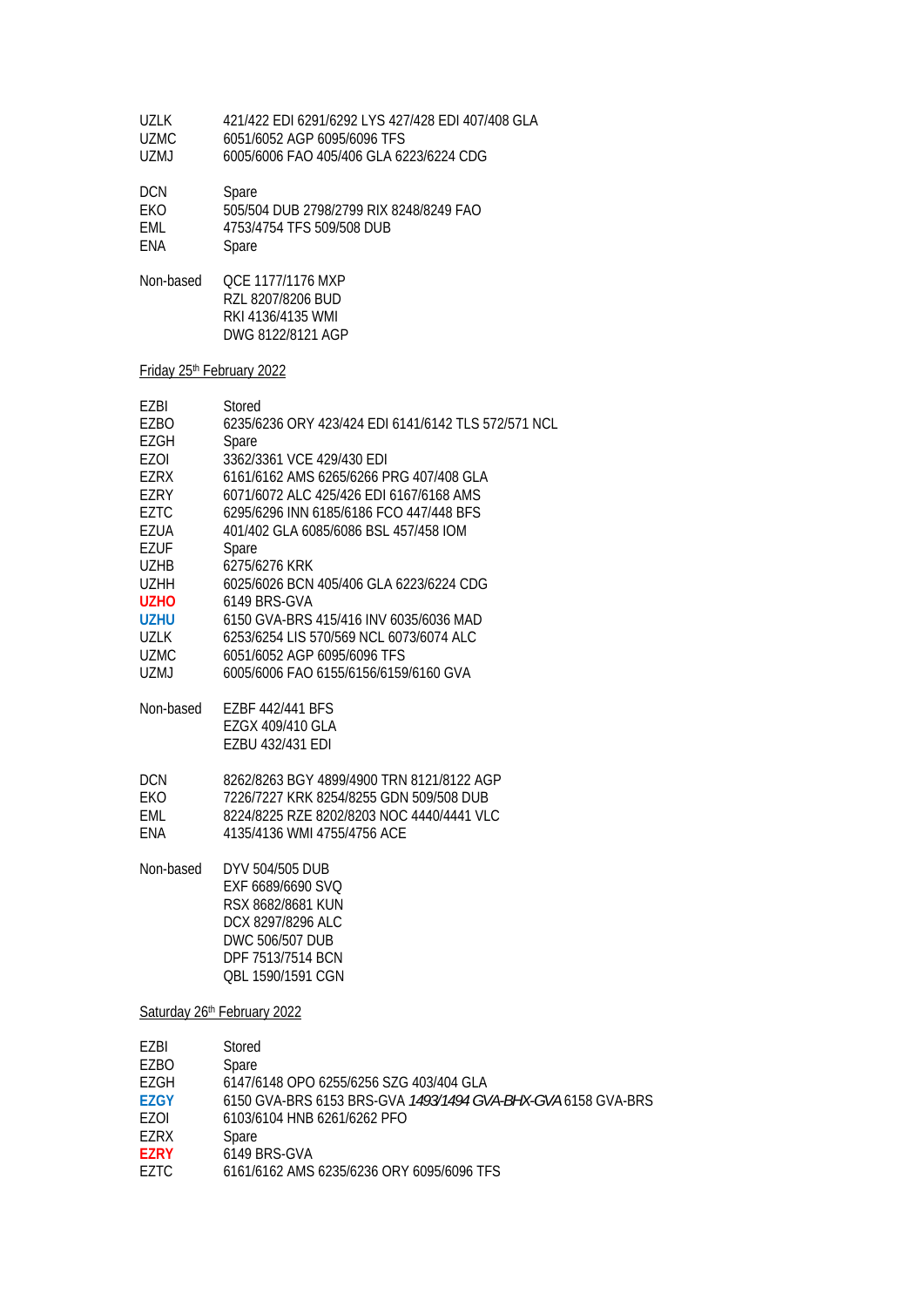| <b>EZUA</b><br>EZUF<br>UZHB<br>UZHH<br>UZHU<br>UZLK<br>UZMC<br>UZMJ                                                                                                    | 6031/6032 TRN 6105/6106 GNB 6257/6258 SZG<br>6065/6066 FUE<br>6113/6114 NCE 6293/6294 HRG<br>6193/6194 ACE 6019/6020 SOF<br>421/422 EDI 6245/6246 FNC<br>6277/6278 SSH<br>6071/6072 ALC 6195/6196 LPA<br>6291/6292 LYS 6155/6156/6159/6160 GVA                                                                                                                                                                                                                                                                          |
|------------------------------------------------------------------------------------------------------------------------------------------------------------------------|-------------------------------------------------------------------------------------------------------------------------------------------------------------------------------------------------------------------------------------------------------------------------------------------------------------------------------------------------------------------------------------------------------------------------------------------------------------------------------------------------------------------------|
| Non-based                                                                                                                                                              | IVJ 3841/3842 CDG<br>EZBE 444/443 BFS<br>LSK 6168/6167 AMS                                                                                                                                                                                                                                                                                                                                                                                                                                                              |
| <b>DCN</b><br><b>EBZ</b><br>EKO<br>EML<br><b>ENA</b>                                                                                                                   | 1027/1028 GNB 4757/4758 LPA<br>8297 ALC-BRS<br>8121/8122 AGP 3176/3177 TSF<br>6060/6059 SOF<br>4753 BRS-TFS                                                                                                                                                                                                                                                                                                                                                                                                             |
| EBP                                                                                                                                                                    | 4754 TFS-BRS 8296 BRS-ALC                                                                                                                                                                                                                                                                                                                                                                                                                                                                                               |
| Non-based                                                                                                                                                              | DPP 504/505 DUB<br>RKW 8207/8206 BUD<br><b>DLD 506/507 DUB</b><br>EMR 154/155 MAD<br>RSR 8217/8216 POZ<br>RSY 4136/4135 WMI                                                                                                                                                                                                                                                                                                                                                                                             |
| Sunday 27th February 2022                                                                                                                                              |                                                                                                                                                                                                                                                                                                                                                                                                                                                                                                                         |
| EZBI<br>EZBO<br>EZGH<br>EZGY<br>EZOI<br>EZOT<br>EZRX<br><b>EZTC</b><br><b>EZUA</b><br>EZUF<br><b>UZHB</b><br><b>UZHH</b><br><b>UZHU</b><br>UZLK<br><b>UZMC</b><br>UZMJ | Stored<br>6299/6300 GIB 405/406 GLA 6265/6266 PRG<br>Spare<br>Spare<br>6021/6022 KEF 6085/6086 BSL<br>446 BFS-BRS 6035/6036 MAD<br>6235/6236 ORY 6155/6156 GVA 6223/6224 CDG<br>6071/6072 ALC 447/448 BFS<br>6051/6052 AGP 445 BRS-BFS<br>6007/6008 FAO 568/567 NCL 6275/6276 KRK<br>6039/6040 PMI 425/426 EDI<br>6253/6254 LIS 6165/6166 AMS 415/416 INV<br>6295/6296 INN 6185/6186 FCO 407/408 GLA<br>6263/6264 LCA 429/430 EDI<br>6025/6026 BCN 6141/6142 TLS 6167/6168 AMS<br>6149/6152/6151/6150 GVA 6159/6160 GVA |
| Non-based                                                                                                                                                              | EZBF 442/441 BFS<br>EZBX 409/410 GLA                                                                                                                                                                                                                                                                                                                                                                                                                                                                                    |
| DCN.<br><b>EBZ</b><br>EKO<br>EML<br><b>ENW</b>                                                                                                                         | 7226/7227 KRK 8202/8203 NOC 8296/8297 ALC<br>8248/8249 FAO 8121 BRS-AGP<br>4755/4756 ACE 2798/2799 RIX<br>3176/3177 TSF 5341/5342 OTP<br>8122 AGP-BRS                                                                                                                                                                                                                                                                                                                                                                   |
| Non-based                                                                                                                                                              | QDO 1177/1176 MXP<br>EBD 506/507 DUB<br>RKU 8213/8212 WRO<br>RZL 8207/8206 BUD                                                                                                                                                                                                                                                                                                                                                                                                                                          |